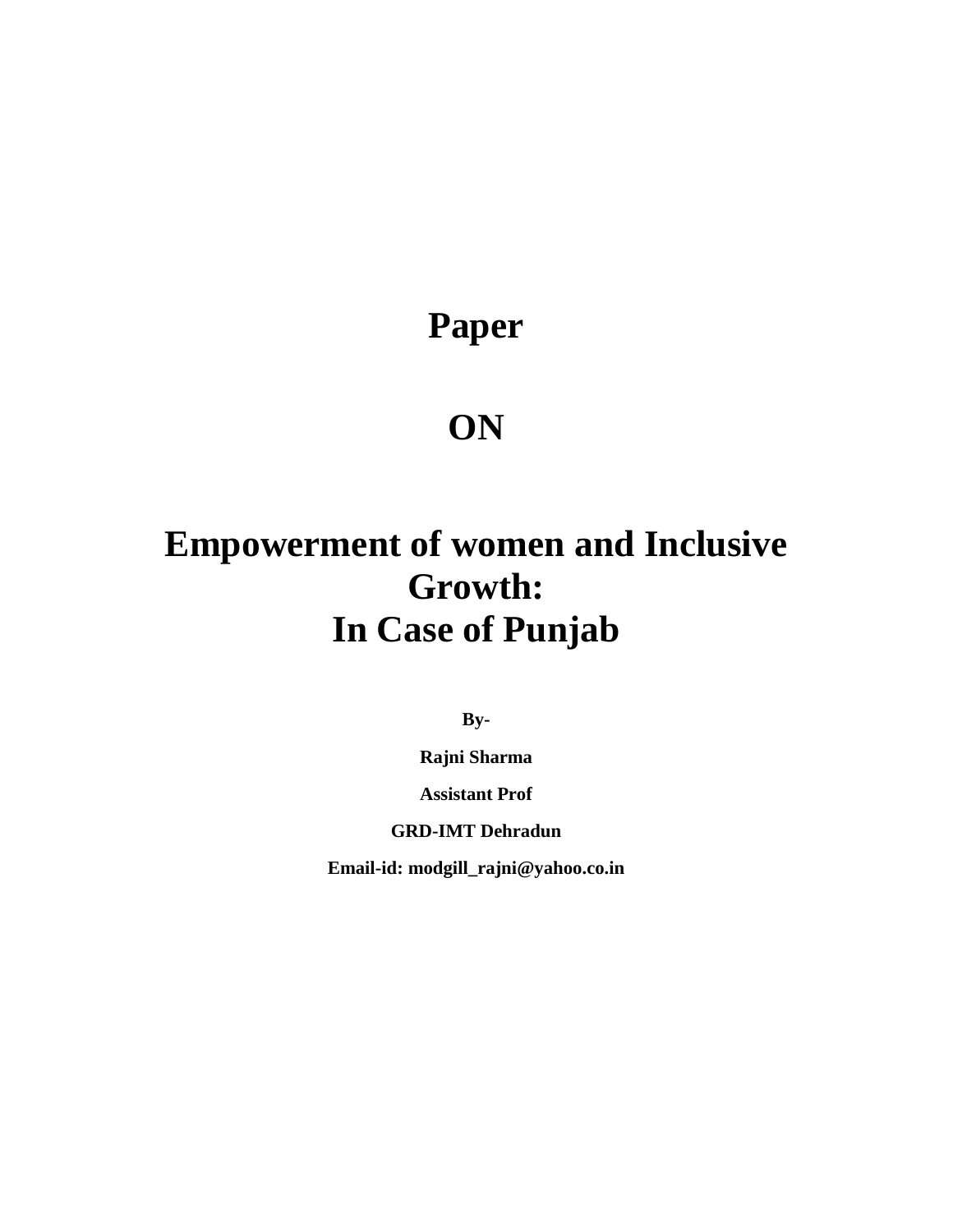#### **Introduction**

India is amongst the fastest growing countries in the world today, with a GDP of 8% during the 1<sup>th</sup> plan period. This high level of growth can however be sustained only when all sections of the society specially women become equal partners in the development process. Gender equality and empowerment would thus need to be a core development goal if the growth planned in the twelfth Plan has to be achieved.

The Indian growth story has been one of the high gross domestic product (GDP) growth but primarily driven by the growth in services sector. Not all sectors have grown at the same pace as is reflected in the relatively low agricultural growth rate, low quality employment, poor education, inadequate healthcare services, rural urban divide, social inequalities and regional disparities.

The present buzzword for India's development strategy is 'Inclusive Growth', where growth emphasizes a more equitable distribution of income as well as building capabilities for attaining better health and education. Inclusive Growth refers to both pace and pattern of growth, which are considered interlinked and therefore in need to be addressed together. Inclusiveness involves four attributes:

**Opportunity**: Is the economy generating more and varied ways for people to earn a living and increase their incomes over time?

**Capability**: Is the economy providing the means for people to create or enhance their capabilities in order to exploit available opportunities?

**Access**: Is the economy providing the means to bring opportunities and capabilities together?

**Security:** Is the economy providing the means for people to protect themselves against a temporary or permanent loss of livelihood?

Thus '**Inclusive Growth'** is a process in which economic growth measured by a sustained expansion in GDP, contributes to an enlargement of the scale and scope of all four dimensions.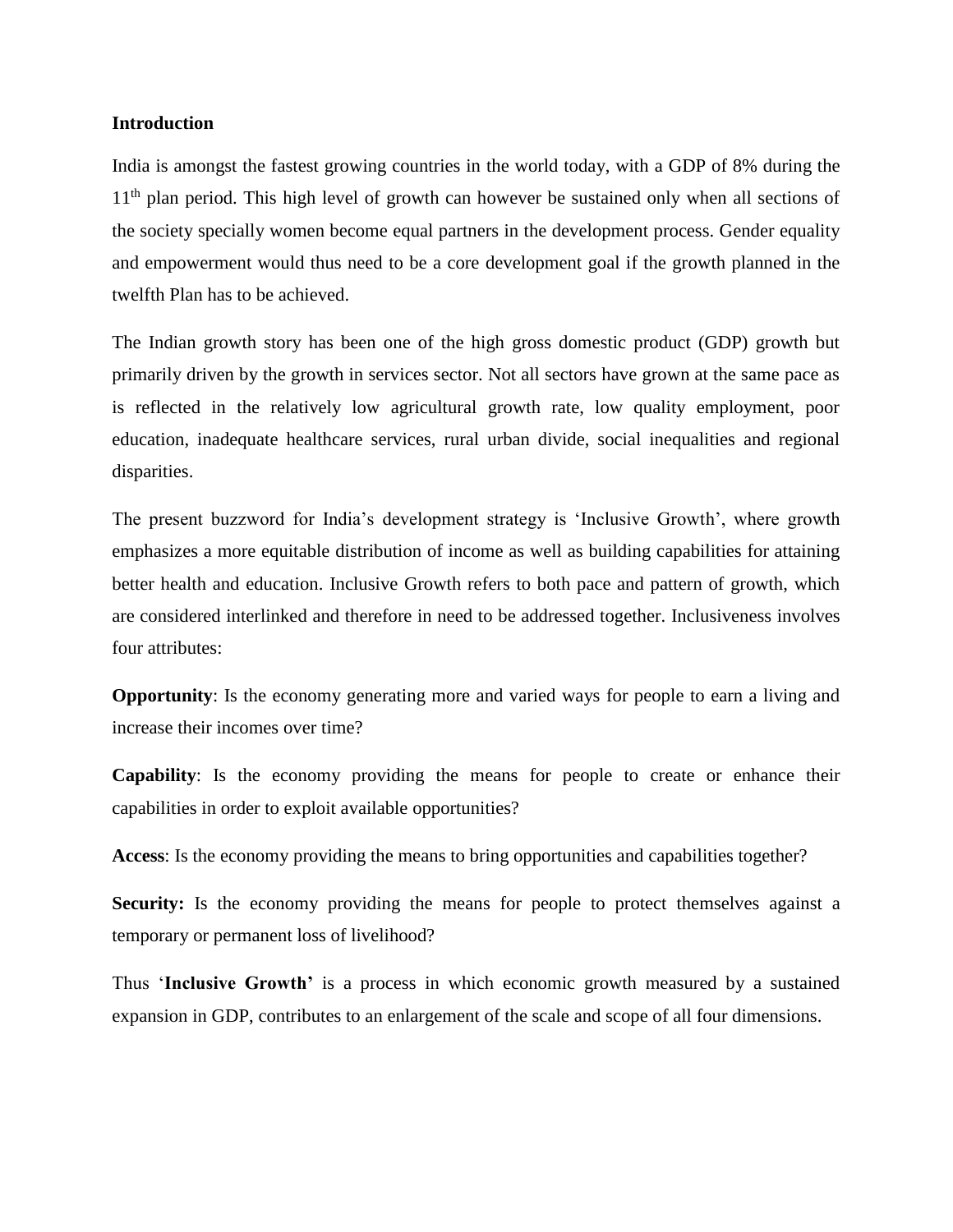#### **Case of Punjab**

Taking up the particular case of Punjab, Men are dominating in every sphere in Punjab, be it economy or society. Therefore, it is leading to discriminatory Growth. Tracing the history of Punjab, right from the times of Guru Nanak Dev Ji, Punjab has witnessed the discrimination against women. In present also women is lagging behind in all the attributes of inclusive growth.

#### A. **Capability: Education**

Achieving gender equality in capabilities such as education and health is a viable avenue to improving women's access to opportunity and children's well-being, and eventually to economic growth.

Now an important social item like education / literacy status which has many influences on many fields such as social taboos, injustice, and health condition and so on. Here an attempt is made to analyze the main theme of the paper in the light of literary status of females. It is defined as the number of literate population per hundred eligible populations. The gender differential in literacy is measured by the Index of dissimilarity between male-female literacy rates. The index of dissimilarity is 0.15 in Punjab. Highest dissimilarity is found in district Firozpur i.e. 0.23.

There is great gap between male and female literacy rates. Females are lagging behind males in each district as shown in Table-1 .But the state has a reason to smile for doing well in the field of female education, registering 71.3 per cent literacy rate. In last ten years, male literacy rate has increased by 6.3 percent, while female literacy rate has gone up by 7.9 percent. The literacy rate among males increased from 75.2 per cent to 81.5 per cent in ten years. However, the rate among females rose to 71.3 per cent from 63.4 percent. So there is a sign of relief that the female population in Punjab has overshadowed their counterpart in literacy rate.

| State/<br>District |                                    | Males |      | Females |      | <b>INDEX</b><br>of<br>DISSIMILARITY in 2011 |               |
|--------------------|------------------------------------|-------|------|---------|------|---------------------------------------------|---------------|
| code               | <b>Districts</b>                   | 2001  | 2011 | 2001    | 2011 | Rx(M/F)                                     | $\Sigma$ Rx-1 |
| $\overline{3}$     | <b>PUNJAB</b>                      | 75.2  | 81.5 | 63.4    | 71.3 |                                             |               |
| $\overline{1}$     | Gurdaspur                          | 79.8  | 85.9 | 67.1    | 75.7 | 1.134742                                    | 0.1347        |
| 2                  | Kapurthala                         | 79    | 84.6 | 68.3    | 75.4 | 1.122016                                    | 0.122         |
| 3                  | Jalandhar                          | 82.5  | 86.1 | 73.1    | 78.3 | 1.099617                                    | 0.0996        |
| $\overline{4}$     | Hoshiarpur                         | 86.4  | 89.9 | 75.3    | 80.8 | 1.112624                                    | 0.1126        |
| 5                  | Singh<br>Shahid<br>Bhagat<br>Nagar | 82.9  | 86.2 | 69.5    | 74.3 | 1.160162                                    | 0.1602        |

#### **LITERACY RATES IN PUNJAB AND ITS DISTRICTS 2001-2011(Table-1)**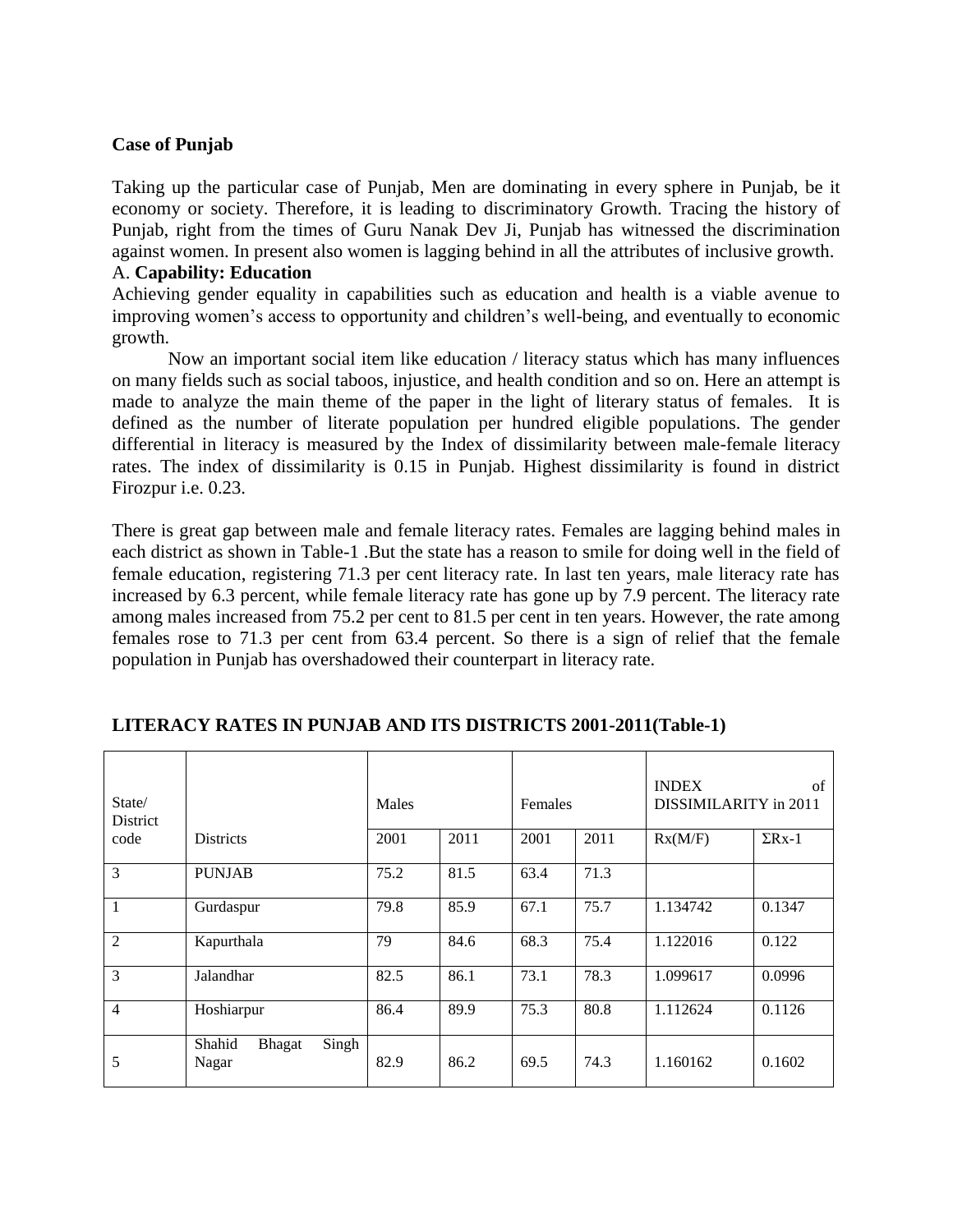| 6                                | Fatehgarh Sahib                     | 78.3            | 84.5              | 68.3              | 75.5                  | 1.119205 | 0.1192 |
|----------------------------------|-------------------------------------|-----------------|-------------------|-------------------|-----------------------|----------|--------|
| $\overline{7}$                   | Ludhiana                            | 80.3            | 86.3              | 71.9              | 78.2                  | 1.103581 | 0.1036 |
| $\overline{8}$                   | Moga                                | $\overline{68}$ | $\overline{75.3}$ | $\overline{58.5}$ | 67.4                  | 1.117211 | 0.1172 |
| 9                                | Firozpur                            | 68.7            | 76.7              | 51.7              | 62.2                  | 1.233119 | 0.2331 |
| 10                               | Muktsar                             | 65.4            | 72.9              | 50.3              | 60                    | 1.215    | 0.215  |
| 11                               | Faridkot                            | 68.1            | 75.9              | 55                | 64.8                  | 1.171296 | 0.1713 |
| 12                               | Bathinda                            | 67.8            | 75.3              | $\overline{53.7}$ | 62.9                  | 1.197138 | 0.1971 |
| 13                               | Mansa                               | 58.9            | 68.4              | 45.2              | 56.4                  | 1.212766 | 0.2128 |
| 14                               | Patiala                             | 75.3            | 81.4              | 62.5              | 70.5                  | 1.15461  | 0.1546 |
| 15                               | Amritsar                            | 75.1            | 81.2              | 65.2              | 72.8                  | 1.115385 | 0.1154 |
| 16                               | Tarn-Taran                          | 66.7            | 75.4              | 52.3              | 62.9                  | 1.198728 | 0.1987 |
| $\overline{17}$                  | Rupnagar                            | 82.7            | 88.9              | 68.7              | 77.2                  | 1.151554 | 0.1516 |
| 18                               | Ajit<br>Singh<br>Sahibzada<br>Nagar | 83.4            | 89.2              | 71.5              | 80                    | 1.115    | 0.115  |
| 19                               | Sangrur                             | 66              | 74.2              | 53                | 62.9                  | 1.17965  | 0.1797 |
| 20                               | Barnala                             | 65.4            | 73.1              | 54.5              | 64.1                  | 1.140406 | 0.1404 |
| <b>TOTAL</b>                     |                                     |                 |                   |                   |                       |          | 3.0538 |
| Index of Dissimilarity in Punjab |                                     |                 |                   |                   | $\Sigma(Rx-1)/n=0.15$ |          |        |

### **B. Security**

Inspite of gains in education, longevity and income for some groups of women, Punjab remains the heart land of pre-natal sex selections and post-natal gender discrimination, in the country. Punjab state has topped the list in number of female foeticide cases. According to figures released by the National Crime Records Bureau, in Punjab, 81 cases were registered for female foeticide while for Rajasthan the corresponding number was 51; M.P. registered 21 cases, Haryana 18 and Chattisgarh 24. Gender differential in population size is measured by examining the male-female ratios of the absolute size of the population over the year. Apart from this, an Index of dissimilarity has been prepared to know the population differentials.

The sex ration in Punjab has been skewed since 1901 as is evident from the census figures that the sex ratio in the state has been consistently lower than the national average ever since. The gap in female-male ratio has been ranging from 45 in 1991 to 184 points in 1911. The basic reasons for such an adverse situation, lies in the socio-cultural fabric of the society. The birth of a son is preferred over that of a daughter since ancient times. Being a patriarchal and patrilineal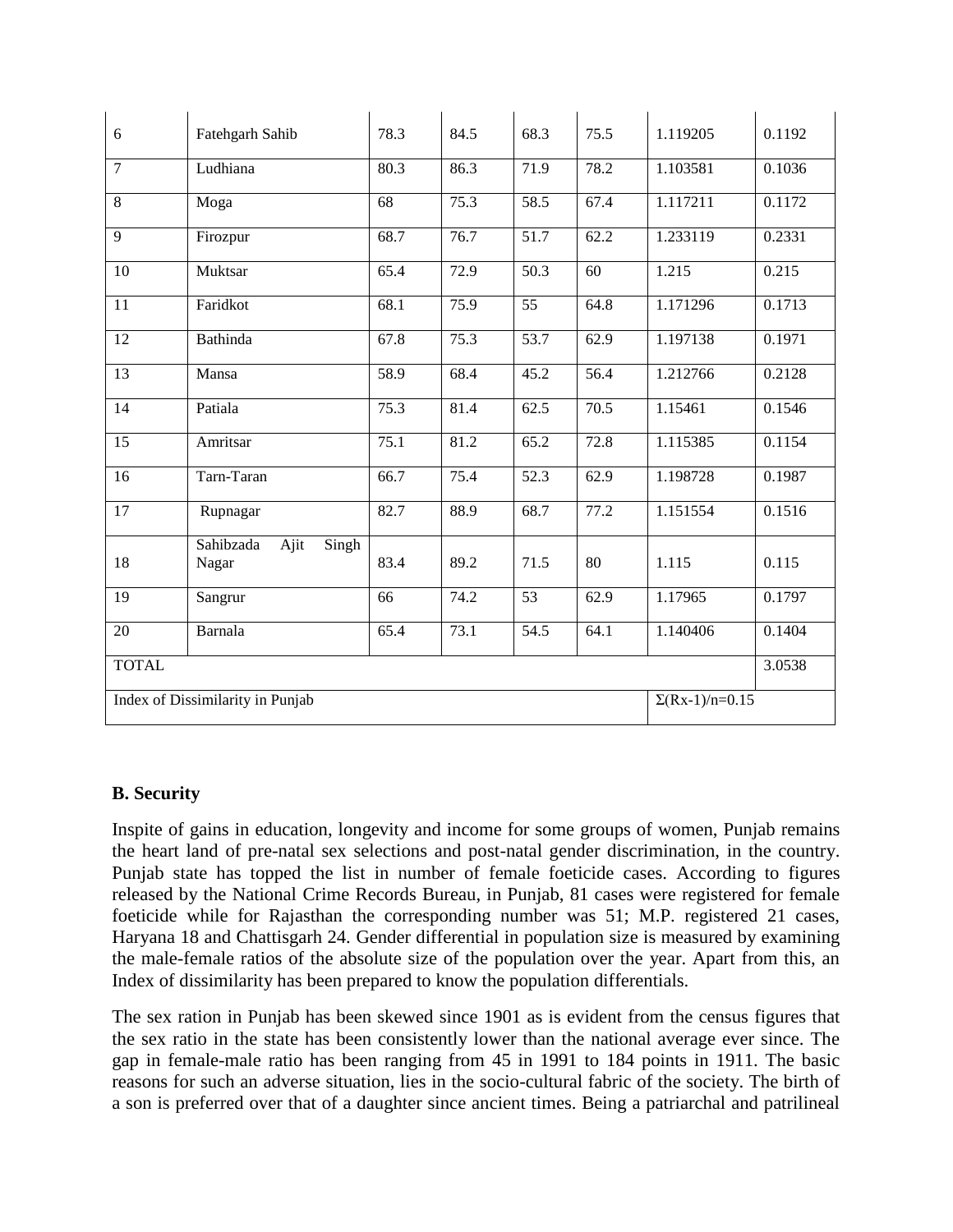society, the sons are charged with the responsibility to carry on the family name. They have to support their parents during the old age. And after death they are assigned the duty to perform funeral rites. The daughter cannot do this because after marriage, they live and become a part of the groom's family. The prosperity is Punjab has, in fact, increased the peoples' aspiration for a son.

It is observed from Table-2 the gaps in absolute sizes between male and female populations have decreased slightly in all the districts of Punjab. Sex- ratio in Punjab has increased from 876 in 2001 to 893 in 2011. The lowest sex ratio is found in Bathinda i.e. 865 and highest in Hoshiarpur i.e. 962.This is lower than the national average sex-ratio i.e. 940 .This shows that status of women in Punjab is still very low. The index of dissimilarity indicates more malefemale gap in absolute size of the population in all the districts of Punjab. Highest dissimilarity is found in Bathinda and Ludhiana i.e. 0.16 and 0.15 respectively, which shows approximately 16% gap between Male and Female. In Punjab index of dissimilarity has been found 0.12.

|                           |                              | Sex-Ratio |                         | Rx        | $\Sigma$ Rx-1 |
|---------------------------|------------------------------|-----------|-------------------------|-----------|---------------|
| State/<br><b>District</b> |                              |           | (females per1000 males) |           |               |
| code                      | State /District              |           |                         | M/F       |               |
|                           |                              | 2001      | 2011                    |           |               |
| 3                         | <b>PUNJAB</b>                | 876       | 893                     |           |               |
| $\mathbf{1}$              | Gurdaspur                    | 890       | 895                     | 1.1169064 | 0.116906      |
| $\overline{2}$            | Kapurthala                   | 888       | 912                     | 1.0965362 | 0.096536      |
| 3                         | Jalandhar                    | 887       | 913                     | 1.0953874 | 0.095387      |
| $\overline{4}$            | Hoshiarpur                   | 935       | 962                     | 1.0400182 | 0.040018      |
| 5                         | Shahid Bhagat Singh<br>Nagar | 914       | 954                     | 1.0482352 | 0.048235      |
| 6                         | Fatehgarh Sahib              | 854       | 871                     | 1.1482463 | 0.148246      |
| $\overline{7}$            | Ludhiana                     | 824       | 869                     | 1.1507845 | 0.150784      |
| 8                         | Moga                         | 887       | 893                     | 1.1202756 | 0.120276      |
| 9                         | Firozpur                     | 885       | 893                     | 1.120074  | 0.120074      |
| 10                        | Muktsar                      | 891       | 895                     | 1.117021  | 0.117021      |
| 11                        | Faridkot                     | 883       | 889                     | 1.1245638 | 0.124564      |
| 12                        | Bathinda                     | 870       | 865                     | 1.1566669 | 0.156667      |
| 13                        | Mansa                        | 880       | 880                     | 1.1362483 | 0.136248      |

SEX- RATIO IN PUNJAB AND ITS DISTRICTS 2001-2011, (Table-2)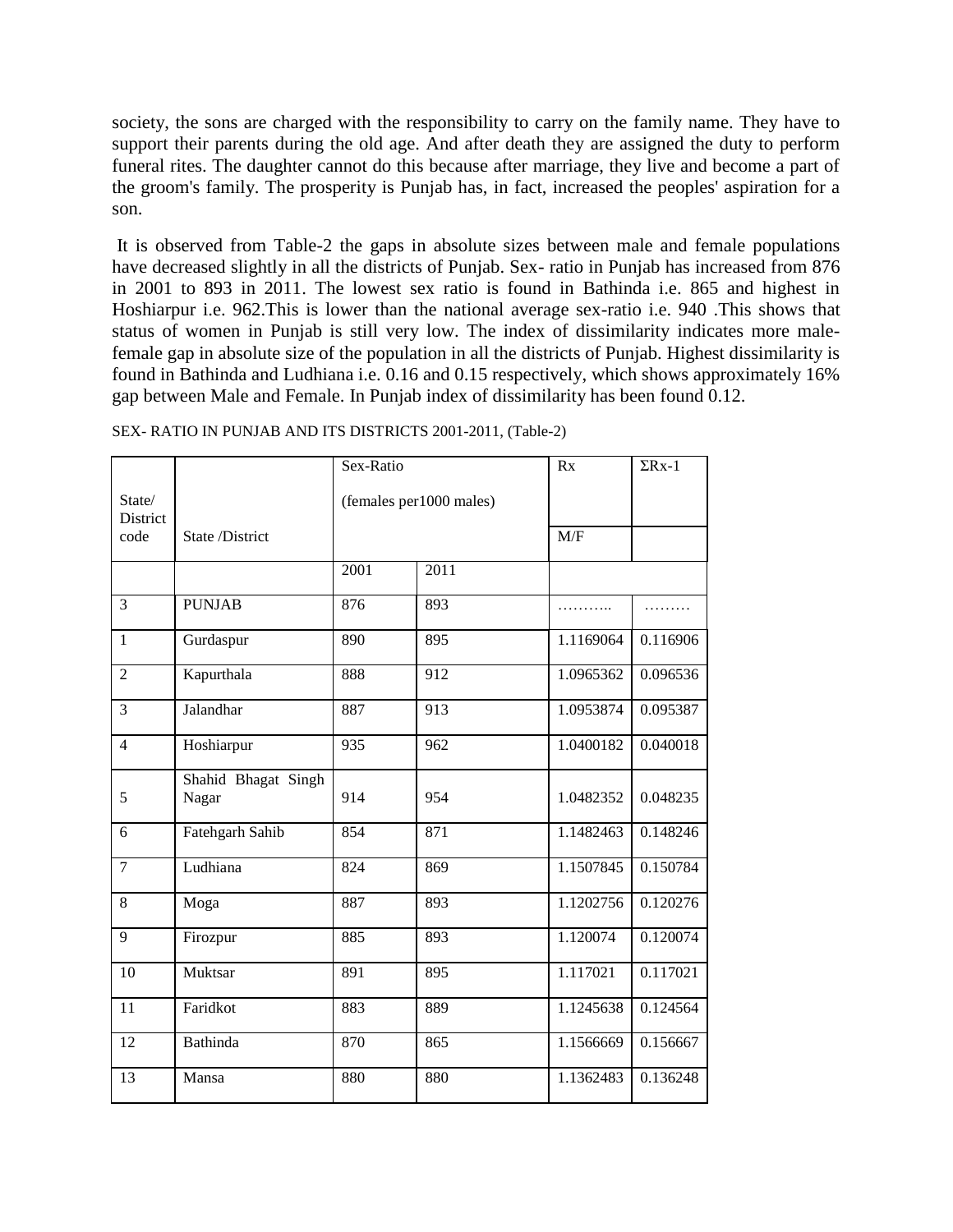| 14 | Patiala                       | 875                   | 888                 | 1.1257535              | 0.125754 |
|----|-------------------------------|-----------------------|---------------------|------------------------|----------|
| 15 | Amritsar                      | 871                   | 884                 | 1.131147               | 0.131147 |
| 16 | Tarn-Taran                    | 887                   | 898                 | 1.1140137              | 0.114014 |
| 17 | Rupnagar                      | 889                   | 913                 | 1.0956226              | 0.095623 |
| 18 | Sahibzada Ajit Singh<br>Nagar | 842                   | 878                 | 1.1384146              | 0.138415 |
| 19 | Sangrur                       | 870                   | 883                 | 1.1325737              | 0.132574 |
| 20 | Barnala                       | 872                   | 876                 | 1.1415068              | 0.141507 |
|    |                               |                       | <b>TOTAL</b>        |                        | 2.349996 |
|    |                               | Index<br>of<br>Punjab | Dissimilarity<br>In | $\Sigma$ Rx-1/n=0.1175 |          |

Source-Census of India 2011

#### **Case registered in 2011**

| Dowry      | Dowry      | Female    | Rape376    | Molestation394 |
|------------|------------|-----------|------------|----------------|
| Deaths     | Cases      | Foeticide | <b>IPC</b> | <b>IPC</b>     |
|            |            |           |            |                |
| $304-B$    | 498-A      |           |            |                |
| <b>IPC</b> | <b>IPC</b> |           |            |                |
|            |            |           |            |                |
|            |            |           |            |                |
| 104        | 669        | 14        | 393        | 249            |

Source Punjab state commission for women2011

#### **Concluding Remarks**

Individuals, e.g., male and female are considered two biological categories of population. However, the third category such as eunuchs or inter sexed persons may not fit in either male or female category. But third sex category in the census is ruled out on the ground that male and female are expected to fulfill various roles like father or mother, husband or wife essentially linked to the institution of marriage and family (Bhagat 2005). In Indian Census, eunuchs are counted as males (RG 1991). However, most of the persons belonging to third sex category present themselves in feminine appearance and wish to be regarded as women. In the west, there is a practice of assimilating the inter sexed persons into the female sex due to the advancement of medical science (Lal 1999). Thus the inclusion of eunuchs in male category in Indian census may be partially responsible for the male-female ratio in favour of the male. However, it is observed that the male-female ratio is marginally improved during the last decade in favour of female.

Neglect of female child especially in age-groups,  $0-4 \& 5-9$  has been increased over the years. Social customs especially son preference and differential treatment for male babies in terms of food, medical treatment may be responsible for widening the gap in spite of several measures to prevent discrimination towards female babies. High male-female ratio at birth is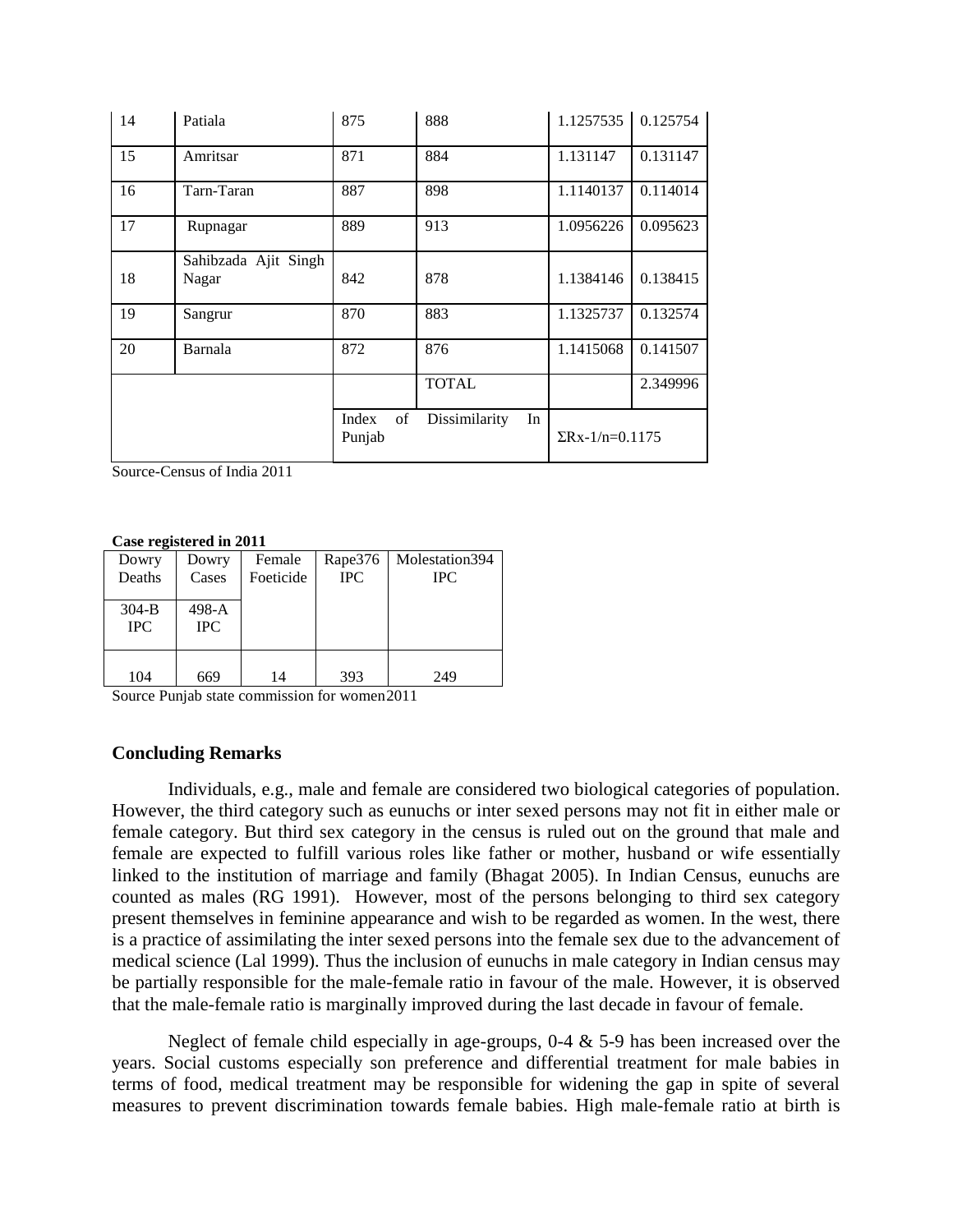prevalent mainly due to female foeticide in spite of the Governmental enforcement of Pre Natal Diagnostic Technique (Regulation and Prevention of Misuse) Act (PNDT) in 1994. The government has amended this PNDT act in 2003 to remove its loopholes. Several studies in India confined female foeticide (George and Dahiya 1998, Premi 2001, Agnihotri 2002, Unisa et al 2003, Ghatak 2006).

Infant mortality rate among females is marginally higher in comparison with males supporting the neglect of female babies over the years and is associated with old age preference of son. The most important item of social development is the literacy. Here male-female literacy gap is declining over the years but the gap is still very wide in spite of the several drives by the Government to educate its people such as through Total Literacy Campaign (TLC), Continued Education Programme (CEP), Non-Formal Education, etc. apart from formal schooling of children to achieve education for all as early as possible. Special efforts are needed to educate women folks especially in rural areas.

The important indicator of development of females is the work force participation of females in economic activities. Male-female work force participation ratio is always in favour of male over the years and is more in urban areas than in rural areas. Work, in general, is defined as the engagement in any economically productive activity including physical or mental in nature.

Students, housewives, pensioners, renters, sick and unemployed persons are considered as non-workers. Women are generally engaged in household activities such as bearing and rearing of children and in the production of goods and services for self household consumption. Therefore, women's work at home remains unrecognized unless it produces something for sale. Therefore, the work participation for female is a myth rather than reality. In recent census, women considered as worker who make significant contribution in the agricultural operations like sowing, harvesting, transplantation, tending cattle and even cooking and delivering food to the farm during the agriculture operation. Therefore, work force participation rate in agricultural and related works has been increased. Even through Punjab claims to be most prosperous state of India and several measures have been initiated through legislation and formation of various action groups but the progress is very slow in the area of health, education and work participation especially for vulnerable groups.

In sum, along with efforts at removing cultural and social obstacles through public awareness, enhancing economic development and improving women's capabilities as well as their access to economic opportunity appear to be the key to enhancing progress toward gender equality, and ultimately to inclusive growth.